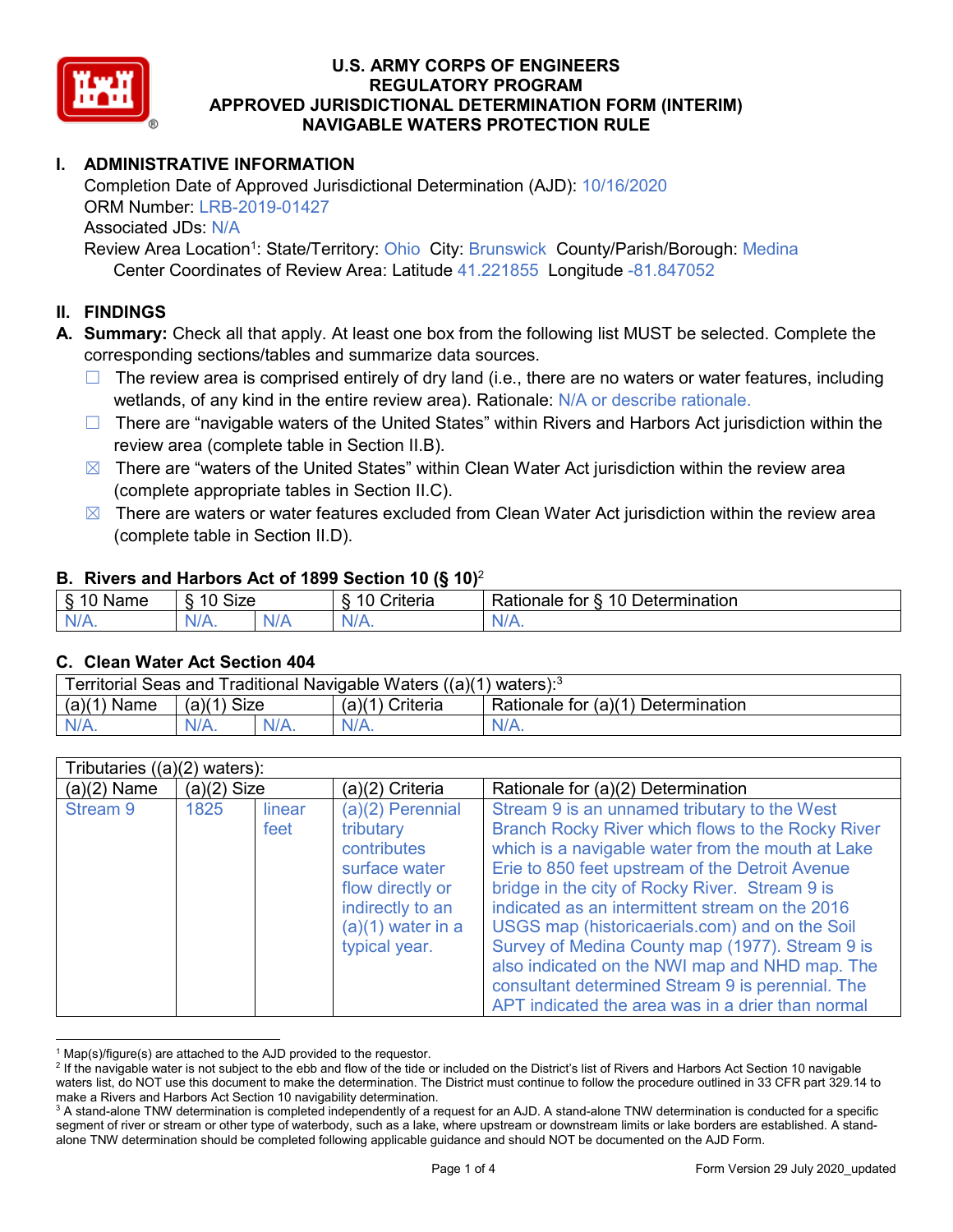

| Tributaries $((a)(2)$ waters): |               |                |                                                                                                                                               |                                                                                                                                                                                                                                                                                                                                                                                                                                                                                                                                                                                                                                                                                                                                                                                                                                                                                                         |  |  |  |
|--------------------------------|---------------|----------------|-----------------------------------------------------------------------------------------------------------------------------------------------|---------------------------------------------------------------------------------------------------------------------------------------------------------------------------------------------------------------------------------------------------------------------------------------------------------------------------------------------------------------------------------------------------------------------------------------------------------------------------------------------------------------------------------------------------------------------------------------------------------------------------------------------------------------------------------------------------------------------------------------------------------------------------------------------------------------------------------------------------------------------------------------------------------|--|--|--|
| $(a)(2)$ Name                  | $(a)(2)$ Size |                | (a)(2) Criteria                                                                                                                               | Rationale for (a)(2) Determination                                                                                                                                                                                                                                                                                                                                                                                                                                                                                                                                                                                                                                                                                                                                                                                                                                                                      |  |  |  |
|                                |               |                |                                                                                                                                               | period on the date of the consultant site visit on<br>October 1, 2019, only receiving 1.07 inches of rain<br>for the previous 30 day period with normal being<br>between 3.09 and 4.48 inches. The area received<br>only trace amounts of rainfall the previous two<br>weeks. On the June 16, 2020, Corps site visit, the<br>APT indicates wetter than normal conditions and the<br>Corps observed Stream 9 to be flowing and the<br>stream was flowing on the consultant site visit on<br>October 1, 2019. In view of the above discussion, it<br>is reasonable to call the stream perennial.                                                                                                                                                                                                                                                                                                          |  |  |  |
| Stream 13                      | 48            | linear<br>feet | (a)(2) Perennial<br>tributary<br>contributes<br>surface water<br>flow directly or<br>indirectly to an<br>$(a)(1)$ water in a<br>typical year. | Stream 13 is an unnamed tributary to Stream 9<br>which flows to the West Branch Rocky River which<br>flows to the Rocky River which is a navigable water<br>from the mouth at Lake Erie to 850 feet upstream of<br>the Detroit Avenue bridge in the city of Rocky River.<br>Stream 13 is not indicated on any mapping<br>reviewed. The consultant determined Stream 13 to<br>be perennial. The APT indicated the area was in a<br>drier than normal period on the date of the<br>consultant site visit on October 1, 2019, only<br>receiving 1.07 inches of rain for the previous 30 day<br>period with normal being between 3.09 and 4.48<br>inches. The area received only trace amounts of<br>rainfall the previous two weeks. Stream 13 was<br>flowing on both the Corps site visit on June 16,<br>2020, and the consultant site visit. Therefore it is<br>reasonable to call the stream perennial. |  |  |  |

| Lakes and ponds, and impoundments of jurisdictional waters $((a)(3)$ waters): |               |  |                   |                                    |  |  |
|-------------------------------------------------------------------------------|---------------|--|-------------------|------------------------------------|--|--|
| $(a)(3)$ Name                                                                 | $(a)(3)$ Size |  | $(a)(3)$ Criteria | Rationale for (a)(3) Determination |  |  |
| N/A.                                                                          | $N/A$ .       |  | $N/A$ .           | $N/A$ .                            |  |  |

| Adjacent wetlands $((a)(4)$ waters): |               |                  |                                                            |                                                   |  |  |  |
|--------------------------------------|---------------|------------------|------------------------------------------------------------|---------------------------------------------------|--|--|--|
| $(a)(4)$ Name                        | $(a)(4)$ Size |                  | $(a)(4)$ Criteria                                          | Rationale for (a)(4) Determination                |  |  |  |
| <b>Wetland A</b>                     | .02           | $\text{acre}(s)$ | $(a)(4)$ Wetland<br>abuts an $(a)(1)$ -<br>$(a)(3)$ water. | Wetland A directly abuts Stream 9, an a(2) water. |  |  |  |
| <b>Wetland D</b>                     | .14           | $\text{acre}(s)$ | $(a)(4)$ Wetland<br>abuts an $(a)(1)$ -<br>$(a)(3)$ water. | Wetland D directly abuts Stream 9, an a(2) water. |  |  |  |

# **D. Excluded Waters or Features**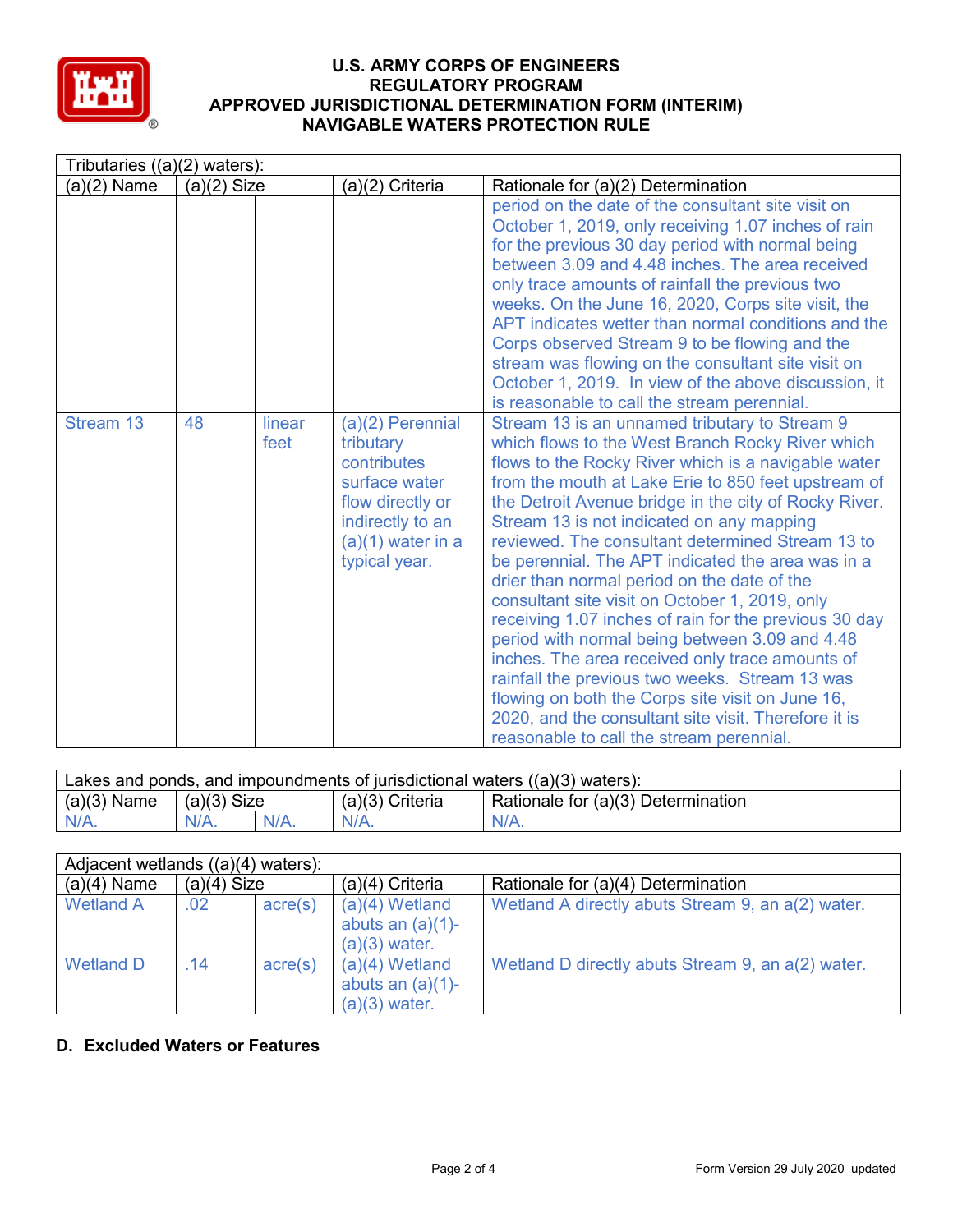

| Excluded waters $((b)(1) - (b)(12))$ : <sup>4</sup>             |                       |                  |                                                                                                     |                                                                                                                                                                                                                                                                                                                                                                                                                                                                                                                  |  |  |  |
|-----------------------------------------------------------------|-----------------------|------------------|-----------------------------------------------------------------------------------------------------|------------------------------------------------------------------------------------------------------------------------------------------------------------------------------------------------------------------------------------------------------------------------------------------------------------------------------------------------------------------------------------------------------------------------------------------------------------------------------------------------------------------|--|--|--|
| <b>Exclusion Name</b>                                           | <b>Exclusion Size</b> |                  | Exclusion <sup>5</sup>                                                                              | <b>Rationale for Exclusion Determination</b>                                                                                                                                                                                                                                                                                                                                                                                                                                                                     |  |  |  |
| Wetlands B, C,<br>and F                                         | .69                   | $\text{acre}(s)$ | $(b)(1)$ Non-<br>adjacent wetland.                                                                  | These wetlands do not abut an $a(1) - a(3)$ water<br>and there is no indication that any $a(1) - a(3)$<br>water inundates these wetlands in a typical year.<br>And the wetlands are not separated from an $a(1)$<br>$-$ a(3) water by a natural feature or artificial<br>structure. Wetland B abuts ephemeral Stream 6,<br>Wetland C abuts ephemeral Stream 14, and<br>Wetland F abuts ephemeral Streams 1 and 2.                                                                                                |  |  |  |
| <b>Streams 1, 2, 3,</b><br>4, 5, 6, 7, 8, 10,<br>11, 12, 13, 14 | 4349                  | linear<br>feet   | $(b)(3)$ Ephemeral<br>feature, including<br>an ephemeral<br>stream, swale,<br>gully, rill, or pool. | These streams are all ephemeral. The<br>consultant determined them to be ephemeral<br>based on their site visit on October 1, 2019, and<br>this was confirmed on the Corps site visit of June<br>16, 2020. The APT for the Corps site visit<br>indicates wetter than normal conditions while the<br>APT for the consultant site visit indicates drier<br>than normal conditions. There was no water<br>flowing in any of these channels on the Corps<br>site visit despite the wetter than normal<br>conditions. |  |  |  |

# **III. SUPPORTING INFORMATION**

- **A. Select/enter all resources** that were used to aid in this determination and attach data/maps to this document and/or references/citations in the administrative record, as appropriate.
	- $\boxtimes$  Information submitted by, or on behalf of, the applicant/consultant: Surface Water Delineation Report
	- (ECT Inc., October 8, 2019) including Addendum (ECT, Inc., July 10, 2020)
		- This information is sufficient for purposes of this AJD.
			- Rationale: N/A
	- $\Box$  Data sheets prepared by the Corps: Title(s) and/or date(s).

☒ Photographs: Aerial and Other: Surface Water Delineation Report (ECT Inc., October 8, 2019) including Addendum (ECT, Inc., July 10, 2020), Google Earth (February 28, 2006, April 6, 2012, and September 17, 2019), historicaerials.com (1952, 1970), Soil Survey of Medina County (1977)

- $\boxtimes$  Corps site visit(s) conducted on: June 16, 2020
- $\Box$  Previous Jurisdictional Determinations (AJDs or PJDs): ORM Number(s) and date(s).
- ☒ Antecedent Precipitation Tool: *provide detailed discussion in Section III.B*.

☒ USDA NRCS Soil Survey: Surface Water Delineation Report (ECT Inc., October 8, 2019) including Addendum (ECT, Inc., July 10, 2020)

☒ USFWS NWI maps: Surface Water Delineation Report (ECT Inc., October 8, 2019) including Addendum (ECT, Inc., July 10, 2020)

☒ USGS topographic maps: Surface Water Delineation Report (ECT Inc., October 8, 2019) including Addendum (ECT, Inc., July 10, 2020)

 <sup>4</sup> Some excluded waters, such as (b)(2) and (b)(4), may not be specifically identified on the AJD form unless a requestor specifically asks a Corps district to do so. Corps districts may, in case-by-case instances, choose to identify some or all of these waters within the review area.  $5$  Because of the broad nature of the (b)(1) exclusion and in an effort to collect data on specific types of waters that would be covered by the (b)(1)

exclusion, four sub-categories of (b)(1) exclusions were administratively created for the purposes of the AJD Form. These four sub-categories are not new exclusions, but are simply administrative distinctions and remain (b)(1) exclusions as defined by the NWPR.